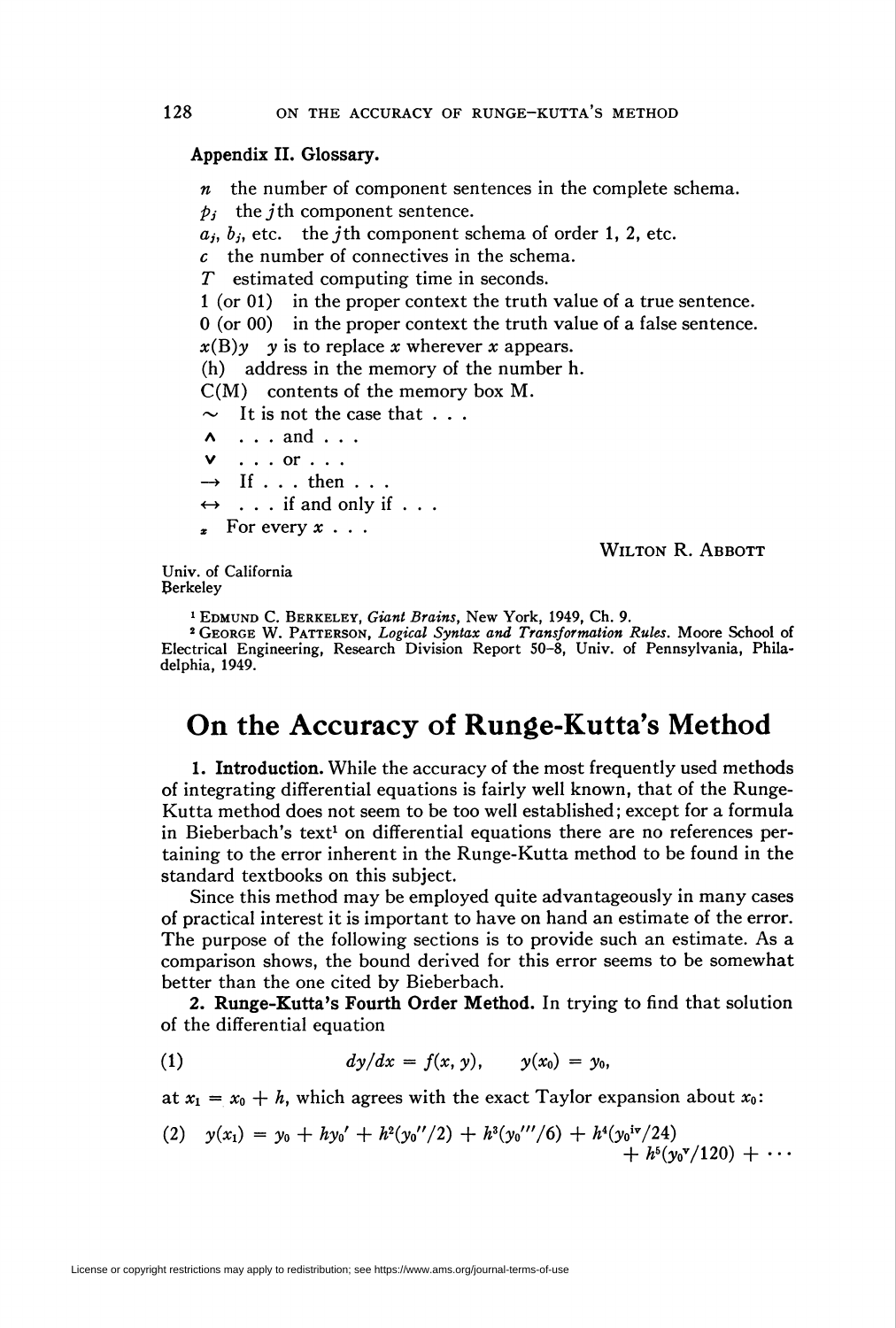up to the term in  $h^4$ , Runge and Kutta developed the following formulae:

(3) 
$$
y(x_1) \approx y_0 + (k_1 + 2k_2 + 2k_3 + k_4)/6,
$$

$$
k_1 = hf_0, \qquad f_0 = f(x_0, y_0),
$$

$$
k_2 = hf(x_0 + h/2, y_0 + k_1/2),
$$

$$
k_3 = hf(x_0 + h/2, y_0 + k_2/2),
$$

$$
k_4 = hf(x_0 + h, y_0 + k_3).
$$

To get an estimate of the truncation error inherent in this procedure, one may apply the method first to an interval of length  $h_1 = h$ , and then integrate over two consecutive intervals of length  $h_2 = h/2$ . Having the results  $Y_1$ ,  $Y_2$  of these integrations it is easy to obtain an estimate of the error of the second integration: Since the values  $Y_1$ ,  $Y_2$  differ from the exact value  $y_1$  by certain errors  $E_1, E_2$ :

$$
Y_1 = y_1 + E_1, \qquad Y_2 = y_1 + E_2,
$$

where

$$
E_1 = Ch_1^5, \qquad E_2 \approx 2Ch_2^5 = E_1/16,
$$

obviously

(4) 
$$
E_2 \approx (Y_1 - Y_2)/15.
$$

3. Calculation of the Error Term. A more accurate estimate of the error is obtained by a comparison of the exact coefficient  $(y_0^{\nu}/120)$  of  $h^5$ , as it occurs in the Taylor expansion (2), with the approximate one resulting from Runge-Kutta's algorithm (3). Suppose equations (3) have been expressed in the form

$$
y(x_1) = y_0 + C_1h + C_2h^2 + C_3h^3 + C_4h^4 + C_5h^5 + \cdots
$$
  
Then  $C_1 = y_1(i)/i$ ,  $i = 1, 2, 3, 4$ 

Then  $C_i = y_0^{(i)}/i!$ ,  $i = 1, 2, 3, 4$ ,

$$
C_5 = (y_0^{\mathbf{v}}/5!) + \epsilon,
$$

and the following considerations are concerned with the determination of  $\epsilon$ . In computing the successive total derivatives of a function  $u = u(x, y(x))$ ,  $y' = f$ , it is helpful to make use of the operator<sup>2</sup>

$$
D\equiv \partial/\partial x + f\partial/\partial y.
$$

This operator has the following properties:

(6)  
\n
$$
D^{n} = \sum_{k=0}^{n} \binom{n}{k} f^{k} \partial^{n} / \partial x^{n-k} \partial y^{k},
$$
\n
$$
D(D^{n}u) = D^{n+1}u + n(Df)D^{n-1}u_{y},
$$
\n
$$
D^{0}u = u.
$$

Let us now apply the operator D to  $f(x, y(x))$  and use the abbreviating notations

 $T^n \equiv D^n f$ ,  $S^n \equiv D^n f_y$ .

Then (6) may be expressed as

(7) 
$$
D(T^{n}) = T^{n+1} + nTS^{n-1}.
$$

$$
DS = S^{2} + Tf_{\text{uv}}.
$$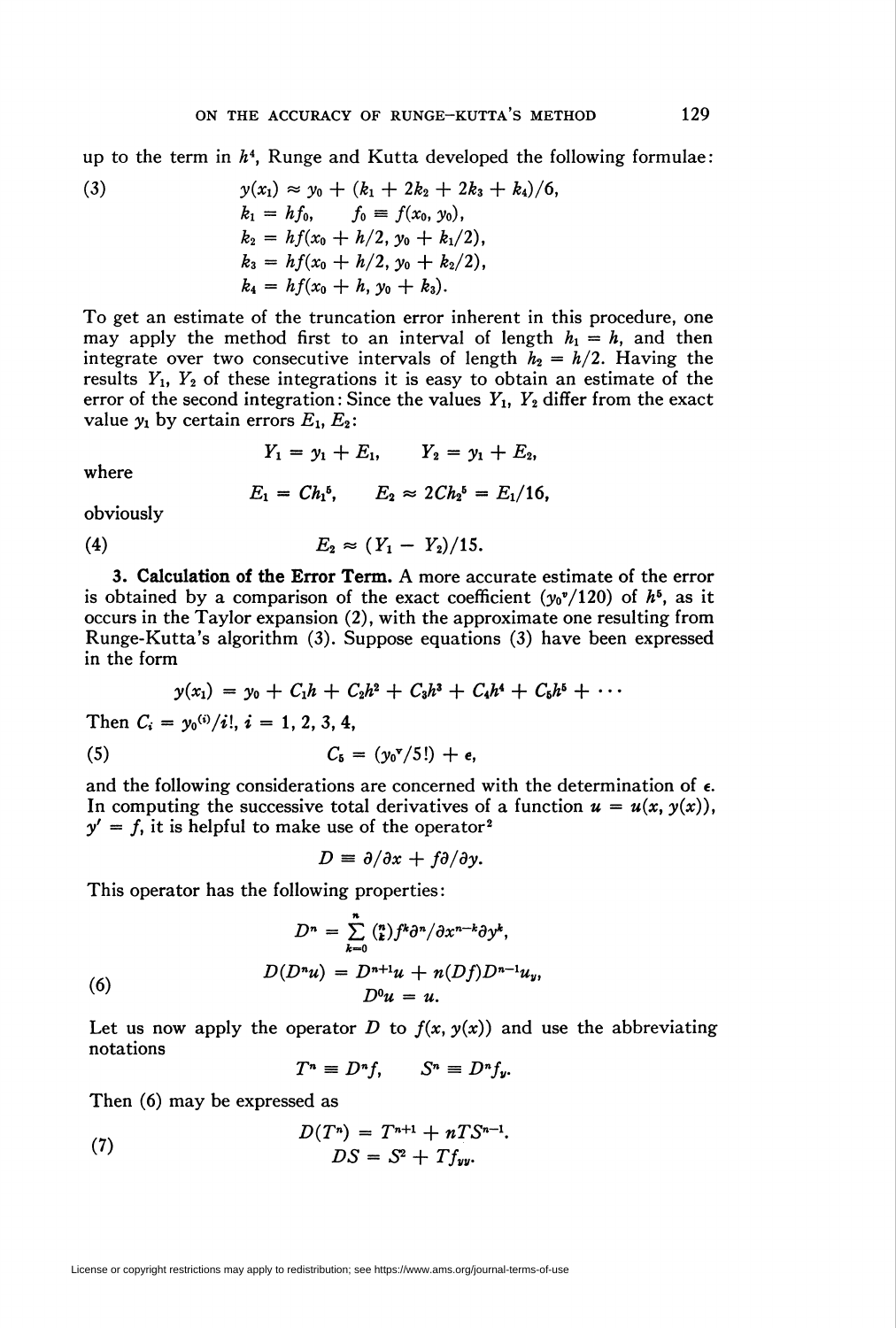Applying (7) repeatedly we get

$$
y' = f
$$
  
\n
$$
y'' = Df = T
$$
  
\n
$$
y''' = D(T) = T^2 + Tf_y
$$
  
\n
$$
y^{iv} = D(T^2 + Tf_y) = D(T^2) + D(T)f_y + TS
$$
  
\n
$$
= T^3 + f_yT^2 + 3ST + Tf_y^2.
$$

Similarly,

$$
y^{\mathbf{v}} = T^4 + f_{\mathbf{v}} T^3 + 6TS^2 + 4ST^2 + f_{\mathbf{v}}^2 T^2 + 3f_{\mathbf{v}\mathbf{v}}(P)^2 + 7f_{\mathbf{v}} ST + f_{\mathbf{v}}^3 T,
$$
  
the (D)<sub>2</sub> = (D)2

with  $(P)^2 = (Df)^2$ .

The expansions of the Runge-Kutta's expressions (3) are somewhat more laborious to calculate. First we find that

(8) 
$$
k_2 = hf(x_0 + h/2, y_0 + k_1/2) = h[f + (h/2)f_x + (k_1/2)f_y + \frac{1}{2}((h^2/4)f_{xx} + 2(h/2)(k_1/2)f_{xy} + (k_1^2/4)f_{yy}) + \cdots ]
$$

$$
= k_1 + (T/2)h^2 + (T^2/8)h^3 + (T^3/48)h^4 + (T^4/384)h^5 + O(h^6).
$$

Here, as well as in the following, the arguments of f and  $f_x \phi_i$  are  $x_0$ ,  $y_0$ . Next we compute

$$
k_3 = hf(x_0 + h/2, y_0 + k_2/h) = h[f + (h/2)f_x + (k_2/2)f_y
$$
  
+  $\frac{1}{2}((h^2/4)f_{xx} + 2(h/2)(k_2/2)f_{xy} + (k_2^2/4)f_{yy}) + \cdots ]$   
=  $h[f + (1/2)(hf_x + k_2f_y) + (1/8)(h^2f_{xz} + 2hk_2f_{xy} + k_2^2f_{yy}) + \cdots ].$ 

It is convenient to introduce here the operators:

$$
G_i \equiv h \partial / \partial x + k_i \partial / \partial y, \qquad i = 1, 2, 3, U_i^n \equiv G_i^n f = (h \partial / \partial x + k_i \partial / \partial y)^n f.
$$

In terms of the  $U_i^n$  we may write

(9) 
$$
k_3 = h[f + (U_2/2) + (U_2^2/8) + (U_2^3/48) + (U_2^4/384) + \cdots].
$$

In order to express  $k_3$  in powers of h we notice from (8) that

$$
k_2^2 = k_1^2 + fTh^3 + (1/4)(P + fT^2)h^4 + O(h^5).
$$

Further,

$$
k_2^3 = k_1^3 + (3/2) f^2 T h^4 + O(h^5),
$$
  

$$
k_2^4 = k_1^4 + O(h^5).
$$

Consequently,

$$
U_1 = hT
$$
  
\n
$$
U_2 = hf_x + k_2f_y
$$
  
\n
$$
= U_1 + (1/2)f_yTh^2 + (1/8)f_yT^2h^3 + (1/48)f_yT^3h^4 + O(h^5)
$$
  
\n
$$
U_2^2 = U_1^2 + TSh^3 + (1/4)(ST^2 + Pf_{yy})h^4 + O(h^5)
$$
  
\n
$$
U_2^3 = U_1^3 + (3/2)TS^2h^4 + O(h^5)
$$
  
\n
$$
U_2^4 = U_1^4 + O(h^5).
$$

Therefore, by (9),

(10) 
$$
k_3 = k_1 + \frac{1}{2}Th^2 + k_{33}h^3 + k_{34}h^4 + k_{35}h^5 + O(h^6),
$$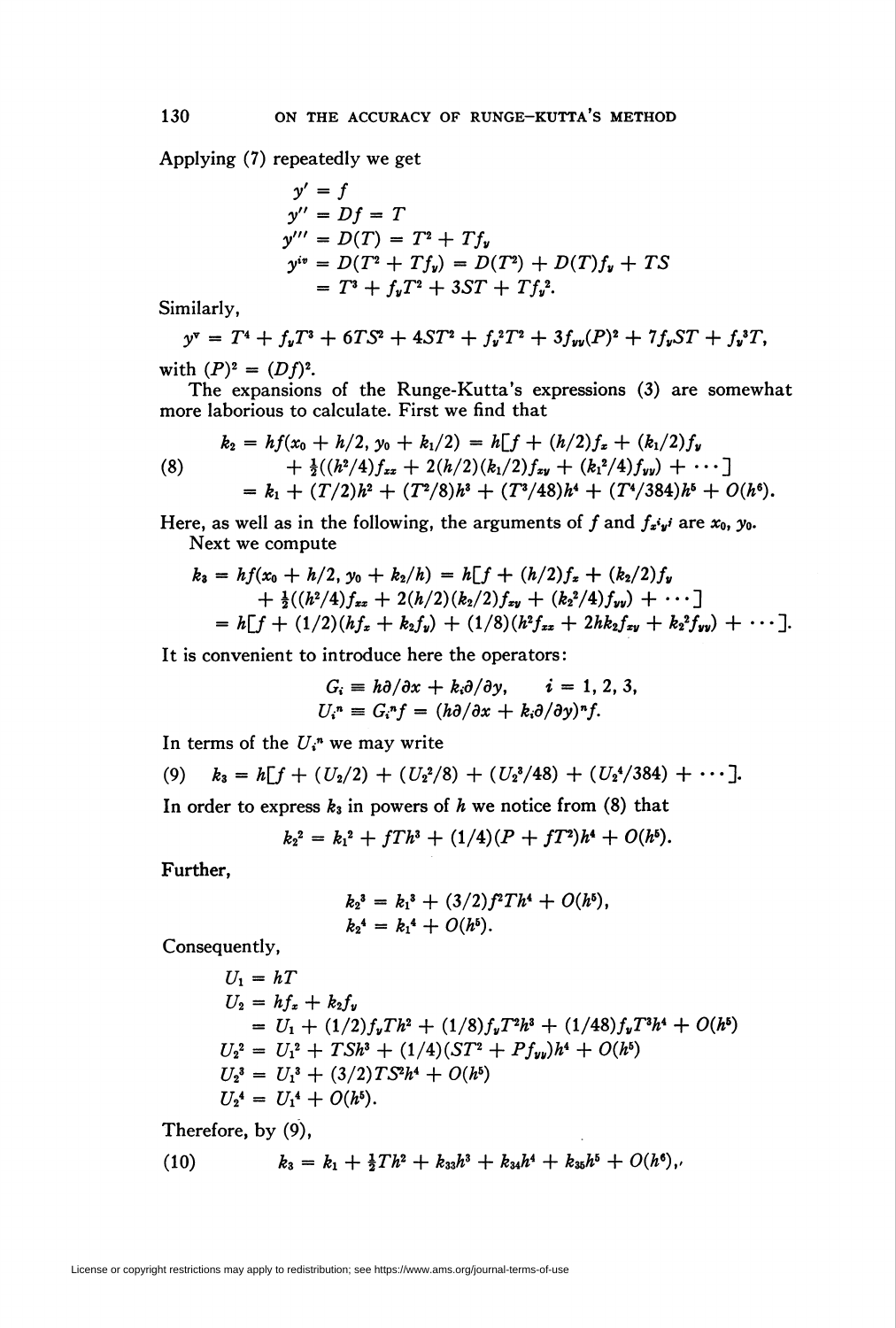with

$$
k_{33} = (2Tf_{\nu} + T^2)/8
$$
  
\n
$$
k_{34} = (3f_{\nu}T^2 + 6ST + T^3)/48
$$
  
\n
$$
k_{35} = (4f_{\nu}T^3 + 12(ST^2 + Pf_{\nu\nu} + TS^2) + T^4)/384
$$

Finally we compute

$$
k_4 = hf(x_0 + h, y_0 + k_3)
$$
  
\n
$$
= h[f + hf_x + k_3f_y + \frac{1}{2}(h^2f_{xx} + 2hk_3f_{xy} + k_3^2f_{yy}) + \cdots]
$$
  
\n
$$
= h[f + U_3 + (U_3^2/2) + (U_3^3/6) + (U_3^4/24) + \cdots].
$$

 $\bar{\alpha}$ 

Since, by (10),

$$
k_3^2 = (k_1 + (T/2)h^2 + k_{33}h^3 + \cdots)^2
$$
  
=  $k_1^2 + fTh^3 + (1/4)(P + fk_{33})h^4 + O(h^5),$   
 $k_3^3 = k_2^3, \qquad k_3^4 = k_2^4,$ 

there result the following expressions:

$$
U_3 = hf_x + k_3f_y
$$
  
= U<sub>2</sub> + (1/4)Tf<sub>y</sub><sup>2</sup>h<sup>3</sup> + (1/16)f<sub>y</sub>(f<sub>y</sub>T<sup>2</sup> + 2ST)h<sup>4</sup>  
U<sub>3</sub><sup>2</sup> = U<sub>2</sub><sup>2</sup> + (1/2)STf<sub>y</sub>h<sup>4</sup>  
U<sub>3</sub><sup>3</sup> = U<sub>2</sub><sup>3</sup>, U<sub>3</sub><sup>4</sup> = U<sub>2</sub><sup>4</sup>.

Thus it follows from (11) that

(12) 
$$
k_4 = k_1 + Th^2 + k_{43}h^3 + k_{44}h^4 + k_{45}h^5 + O(h^6),
$$

with

$$
k_{43} = (1/2)(Tf_{y} + T^{2})
$$
  
\n
$$
k_{44} = (1/6)(6k_{33}f_{y} + 3ST + T^{3})
$$
  
\n
$$
k_{45} = (1/24)(24(k_{34}f_{y} + Sk_{33}) + 3Pf_{yy} + 6TS^{2} + T^{4}).
$$

In the Runge-Kutta expression (3) the coefficient  $C_5$  of  $h^5$  is thus found to be

$$
C_6 = (k_{16} + 2k_{26} + 2k_{36} + k_{46})/6
$$
  
=  $(36Pf_{yy} + 60TS^2 + 72f_y ST + 36ST^2 + 12f_y^2T^2 + 8f_yT^3 + 10T^4)/1152.$ 

It follows that

$$
\epsilon = C_6 - (y_0^{\nu}/120)
$$
  
= (-12Tf<sub>y</sub><sup>3</sup> + 9Pf<sub>yy</sub> + 3TS<sup>2</sup> + 6STf<sub>y</sub> - 3ST<sup>2</sup>  
+ 3f<sub>y</sub><sup>2</sup>T<sup>2</sup> - 2f<sub>y</sub>T<sup>3</sup> + (T<sup>4</sup>/2))/1440,

or, more explicitly,

$$
\epsilon = [-12Tf_y^3 + 3(f_y^2 - S)f_{xx} + 3(2Tf_y + 2ff_y^2 - 2fS - f^2f_{yy})f_{xy}+ 3(3P + 2Tff_y + f^2f_y^2 - f^3f_{yy})f_{yy} - 2f_yf_{zzz} + 3(f_x - ff_y)f_{zzy}+ 6ff_xf_{zyy} + (T + 2f_x)f^2f_{yyy} + (T^4/2)]/1440.
$$

4. Estimate of the Error. Let it be assumed, now, that in a certain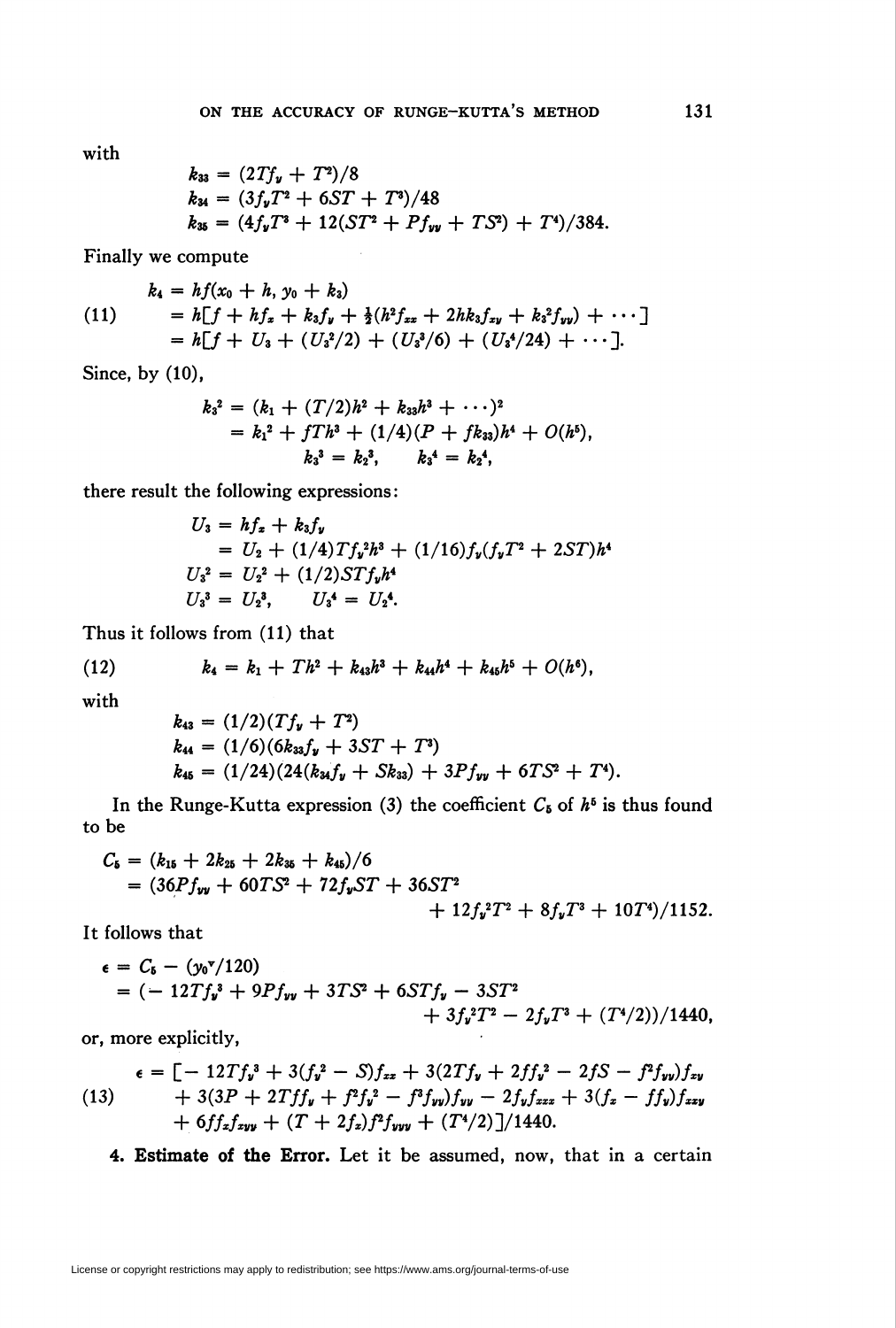region  $B(x, y)$  containing  $(x_0, y_0)$ 

(14) 
$$
\begin{aligned}\n|f(x, y)| &\leq M, \\
|f_{x'y}| &\leq L^{i+j}/M^{i-1}.\n\end{aligned}
$$

where  $M, L$  are positive constants independent of  $x, y$ . In that case clearly

$$
|T^{n}| \leq \sum_{j=0}^{n} \binom{n}{j} M^{j} (L^{n}/M^{j-1}) = M(2L)^{n}
$$
  

$$
|S^{n}| \leq \sum_{j=0}^{n} \binom{n}{j} M^{j} (L^{n+1}/M^{j}) = L(2L)^{n}, \quad |P| \leq (2ML)^{2}.
$$

By  $(13)$ , then

(15) 
$$
|E| = |\epsilon h^5| \leq (73/720)ML^4h^5.
$$

To calculate a suitable value of  $L$  one may first compute bounds  $L_{i,k}$  for  $|f_{x'yk}|$ , then define quantities

$$
L_{i+j} = \max \left[ (L_{i+j,0}/M)^{1/(i+j)}, (L_{i+j-1,1})^{1/(i+j)}, (ML_{i+j-2,2})^{1/(i+j)}, \cdots, (M^{i+j-1}L_{0,i+j})^{1/(i+j)} \right],
$$

for  $i + j \leq 4$ . Then one may put

(16) 
$$
L = \max (L_1, L_2, L_3, L_4).
$$

5. Example. Let us consider the differential equation

$$
y'=x+y, \qquad y(0)=0,
$$

and restrict x, y to  $0 \le x \le 0.2$ ,  $0 \le y \le 0.2$ . The exact solution is  $y = e^x - x - 1$ , so that  $y(0.2) = 0.02140276$ . For  $h_1 = 0.2$  Runge-Kutta's method gives  $Y_1 = 0.0214$ , for  $h_2 = 0.1$  it gives  $Y_2 = 0.02140257$ . Now for the above example we may take  $M = 1$ ,  $L = 1$ , so that for  $h = 0.2$ , by formula (15),

$$
|E| \approx (1/10)(2/10)^5 = 0.000032;
$$

actually the error is less than 0.000003. According to the expression exhibited by BIEBERBACH<sup>1</sup>

(17) 
$$
|E| < 6MNh^{5}|N^{5}-1|/|N-1|,
$$

where  $|f| < M$ ,  $|f_{x'y'}| < N/M^{i-1}$ , and, further,  $hN < 1$ ,  $aM < b$ , where  $|x - x_0| < a$ ,  $|y - y_0| < b$ . With  $N = 1$  formula (17) leads to

$$
|E|<0.0096,
$$

which is considerably larger than the error estimate obtained by  $(15)$ . 6. Systems of Equations. For a system of differential equations

$$
y_i' = f_i(x, y_1, y_2), \qquad y_i(x_0) = y_{i0}, \qquad i = 1, 2,
$$

the Runge-Kutta formulae become:

(18)  
\n
$$
k_{i1} = hf_{i0}, \quad f_{i0} \equiv f_i(x_0, y_{10}, y_{20})
$$
\n
$$
k_{i2} = hf_i(x_0 + h/2, y_{10} + k_{11}/2, y_{20} + k_{21}/2)
$$
\n
$$
k_{i3} = hf_i(x_0 + h/2, y_{10} + k_{12}/2, y_{20} + k_{22}/2)
$$
\n
$$
k_{i4} = hf_i(x_0 + h, y_{10} + k_{13}, y_{20} + k_{23})
$$
\n
$$
y_i(x_1) \equiv y_{i0} + (1/6)(k_{i1} + 2k_{i2} + 2k_{i3} + k_{i4}).
$$